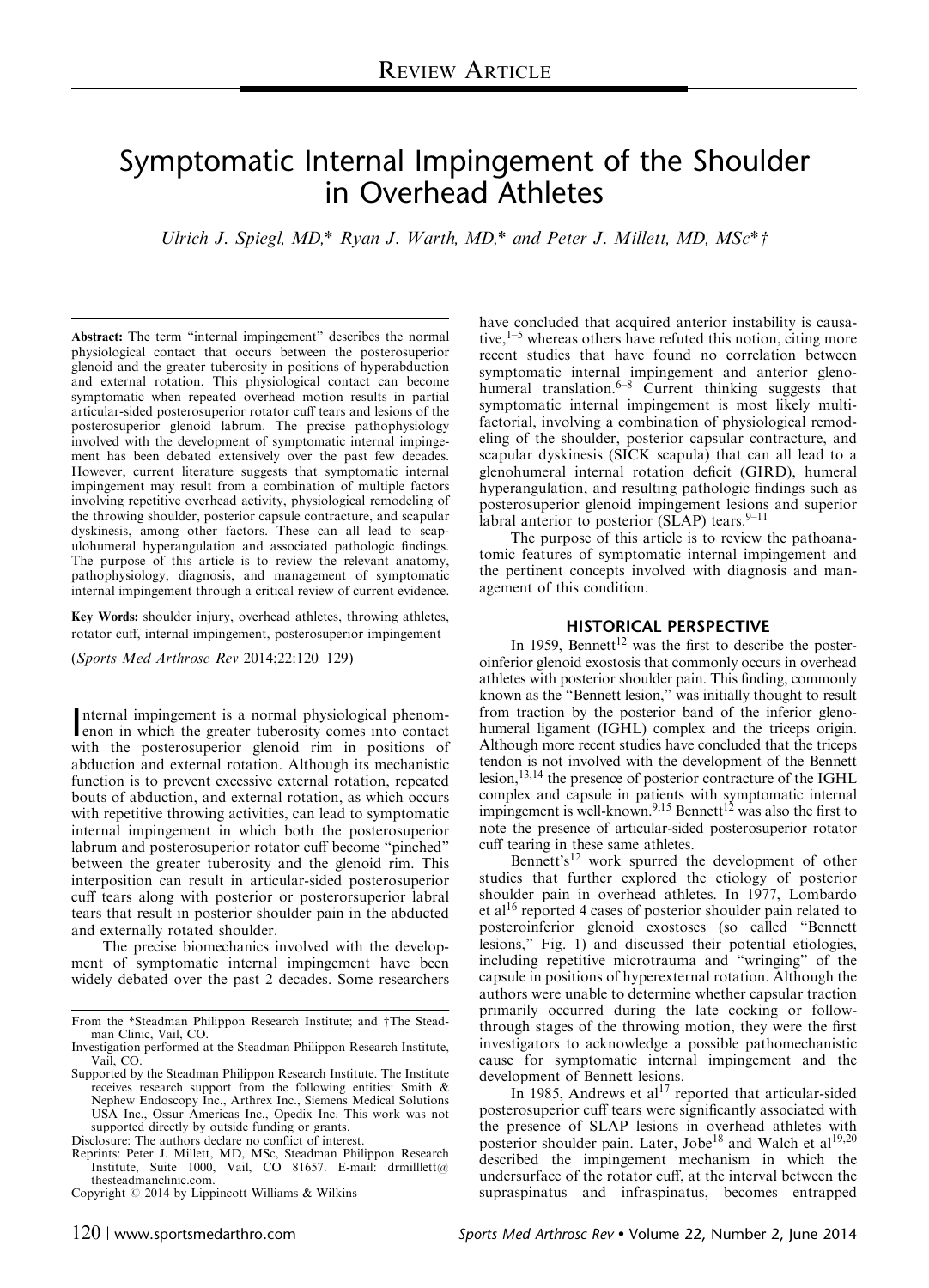<span id="page-1-0"></span>

FIGURE 1. AP radiograph demonstrating a Bennett lesion (yellow arrow) in an overhead athlete with posterior shoulder pain.

between the glenoid labrum and greater tuberosity in positions of abduction and external rotation (Fig. 2). Although these landmark studies substantially enhanced our knowledge regarding the precise mechanism in which internal impingement occurs, the pathoanatomic and biomechanical factors involved with the gradual progression of internal impingement from a physiological state to pathologic state has been heavily debated.

# PATHOPHYSIOLOGY AND BIOMECHANICS

Interestingly, although the study by Walch et al<sup>[19](#page-7-0)</sup> excluded patients with anterior instability, more recent authors have suggested that anterior glenohumeral laxity plays a primary role in the development of symptomatic internal impingement largely due to the preponderance of throwing athletes that present with signs of insta-bility.<sup>[1,5,17,21,22](#page-7-0)</sup> The theory that increased anterior humeral translation in the abducted and externally rotated position as a result of gradual anterior capsular attenuation would facilitate posterosuperior cuff entrapment between the posterosuperior glenoid and greater tuberosity was widely accepted and supported for a number of years.

More recently, Sonnery-Cottet et al<sup>[8](#page-7-0)</sup> reported on a series of 25 tennis players with lesions consistent with symptomatic internal impingement; however, none of these players displayed anterior glenohumeral laxity or instability. Others have reported that the increasing severity of anterior instability is actually protective against internal impingement and the development of associated pathologic lesions.<sup>[3,19,23,24](#page-7-0)</sup> In addition, Burkhart<sup>[25](#page-7-0)</sup> suggested that the loss of physiological internal impingement is actually pathologic since this would facilitate hyperexternal rotation and the development of SLAP tears. Therefore, pathomechanisms other than increased anterior glenohumeral translation were eventually sought.

In 2003, Burkhart et al<sup>[9](#page-7-0)</sup> contended that a loss of internal rotation (GIRD) initiates a series of anatomic



FIGURE 2. Illustration of the pathomechanism behind the development of symptomatic internal impingement. Jobe<sup>21</sup> and Walch et al<sup>[19,20](#page-7-0)</sup> postulated that the posterosuperior cuff and labrum can become entrapped between the greater tuberosity and the posterosuperior glenoid resulting in partial-thickness articular-sided rotator cuff tears and posterosuperior labral tearing. Arrows indicate the resulting pathologic lesions associated with symptomatic internal impingement.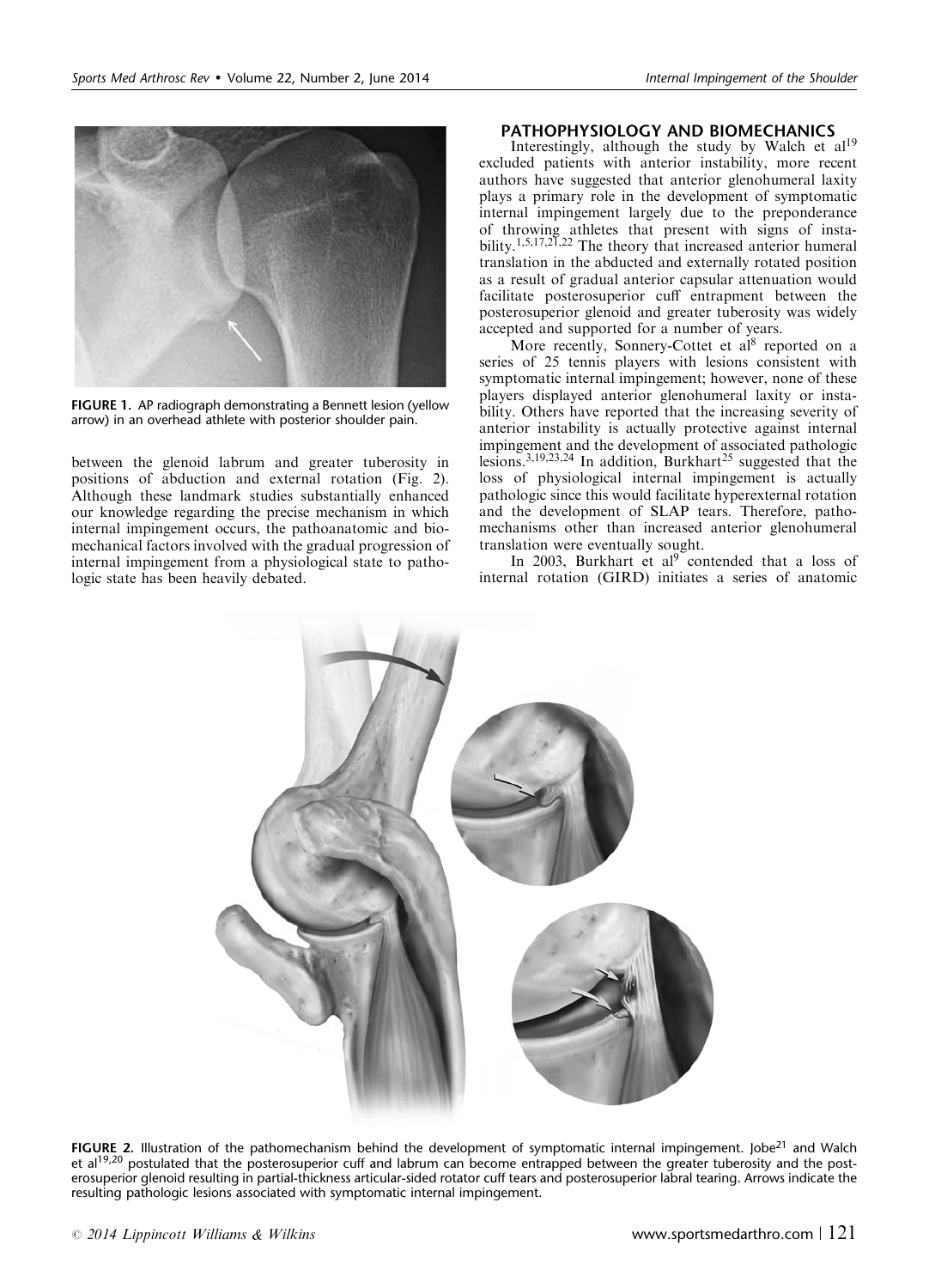changes that can lead to pathologic lesions in the throwing shoulder. The first of these changes involves contracture of the posterior IGHL complex and posteroinferior capsule from reactive scarring that essentially shifts the point of glenohumeral articulation and center of rotation posterosuperiorly. This is supported by a biomechanical cadaveric study by Harryman et  $al^{26}$  $al^{26}$  $al^{26}$  in which posterosuperior migration of the humeral head was observed after posterior capsular tightening. Posterosuperior humeral head positioning allows the humeral head to translate anteriorly without subluxating or dislocating, possibly explaining the perceived anterior laxity that has been reported by others.[1,5,17,21,22](#page-7-0)

This posterosuperior position also allows for a greater degree of external rotation before physiological internal impingement can occur, elevating the potential for the development of pathologic lesions. For example, increasing degrees of external rotation alters the path of the long head of the biceps (LHB) tendon such that an increased torsional load is applied to the superior labrum in a posterior direction. This so called "peel-back mechanism" is thought to be responsible for the significant rate of SLAP tears seen in throwing athletes (Fig.  $3)$ <sup>[9,28,29](#page-7-0)</sup> Burkhart et al<sup>[10](#page-7-0)</sup> argue that these SLAP tears contribute to "pseudolaxity"—a common condition seen in both symptomatic and asymptomatic throwers in which features of anterior laxity are present without clinical instability, resulting in perceived instability in these athletes. Posterosuperior humeral head positioning and the prevalence of SLAP tears in overhead athletes may explain the previous notion that anterior instability played a primary role in the development of symptomatic internal impingement.

Included in the series of anatomic changes described by Burkhart et al<sup>[9–11](#page-7-0)</sup> is scapular malposition as a result of stress and fatigue in the throwing shoulder.<sup>[11](#page-7-0)</sup> Scapular malposition results in prominence of the inferomedial border, coracoid tenderness and scapular dyskinesis, also called the "SICK scapula syndrome." This overuse syndrome results in scapular protraction and glenoid malposition that facilitates humeral hyperexternal rotation and elevates the potential for SLAP tears and symptomatic internal impingement in throwing athletes. In their study of 64 patients with posterosuperior labral tears, 95% of patients displayed increased scapular internal rotation and/ or scapular protraction resulting in a prominence of the medial scapular border.<sup>[11](#page-7-0)</sup> Increased internal rotation of the scapula has also been found in a biomechanical study to result in increased posterosuperior glenohumeral contact pressure, which is hypothesized to be involved with the development of posterosuperior labral tearing and articu-lar-sided rotator cuff tears.<sup>[30](#page-8-0)</sup>

Others have investigated the role of osseous remodeling in throwing athletes. Specifically, retroversion of the humeral head and the glenoid has been shown to be potentially involved with the development of hyperexternal rotation and resulting pathologic lesions.<sup>[19,31](#page-7-0)</sup> Walch et al<sup>[19](#page-7-0)</sup> was the first to notice the increased humeral retroversion that occurred in their series of throwing athletes. Later, Crockett et  $al<sup>31</sup>$  $al<sup>31</sup>$  $al<sup>31</sup>$  found increases in humeral and glenoid retroversion in the throwing shoulders of professional baseball pitchers compared with their nondominant shoulders. Osseous remodeling may therefore be an adaptation that occurs in younger athletes as abnormal stresses are placed upon open physes. When the athlete reaches skeletal maturity, the proximal humeral and glenoid physes close in retroverted positions, facilitating scapulohumeral hyperangulation. However, a study by Sweitzer et al<sup>[32](#page-8-0)</sup> noted that acquired glenoid retroversion may actually be a protective adaptation that prevents a loss in the total arc of motion—the resulting hyperexternal rotation compensates for the loss of internal rotation, thus maintaining the total arc of motion in overhead athletes.

Although all of these anatomic factors are likely involved in the eventual development of symptomatic internal impingement, debate still exists regarding how and when the posterosuperior rotator cuff becomes entrapped between the greater tuberosity and posteriosuperior glenoid rim. Many authors suggest that repeated impingement episodes during the late cocking and early acceleration phases of the throwing motion causes the pathologic lesions found at diagnostic arthroscopy.<sup>[18,33–35](#page-7-0)</sup> Others contend that the increased traction forces placed upon the cuff tendon during the deceleration phase of the throwing motion play a key role in the development of poster-osuperior glenoid impingement lesions.<sup>[17](#page-7-0)</sup> This has been disputed since increased tension also occurs in the subscapularis tendon in positions of hyperextension and abduction; however, pathologic lesions are rarely found in



FIGURE 3. Illustration depicting the peel-back mechanism. Increased torsional strain is placed on the biceps anchor with increasing degrees of humeral external rotation thus increasing the potential for superior labral tearing and biceps anchor detachment. The straight arrow indicates the direction of pull on the biceps anchor during the throwing motion. The curved arrow indicates torsional strain placed on the biceps anchor in positions of hyperabduction and external rotation. (Adapted from Braun et al<sup>[27](#page-7-0)</sup> with permission.) Adaptations are themselves works protected by copyright. So in order to publish this adaptation, authorization must be obtained both from the owner of the copyright in the original work and from the owner of copyright in the translation or adaptation.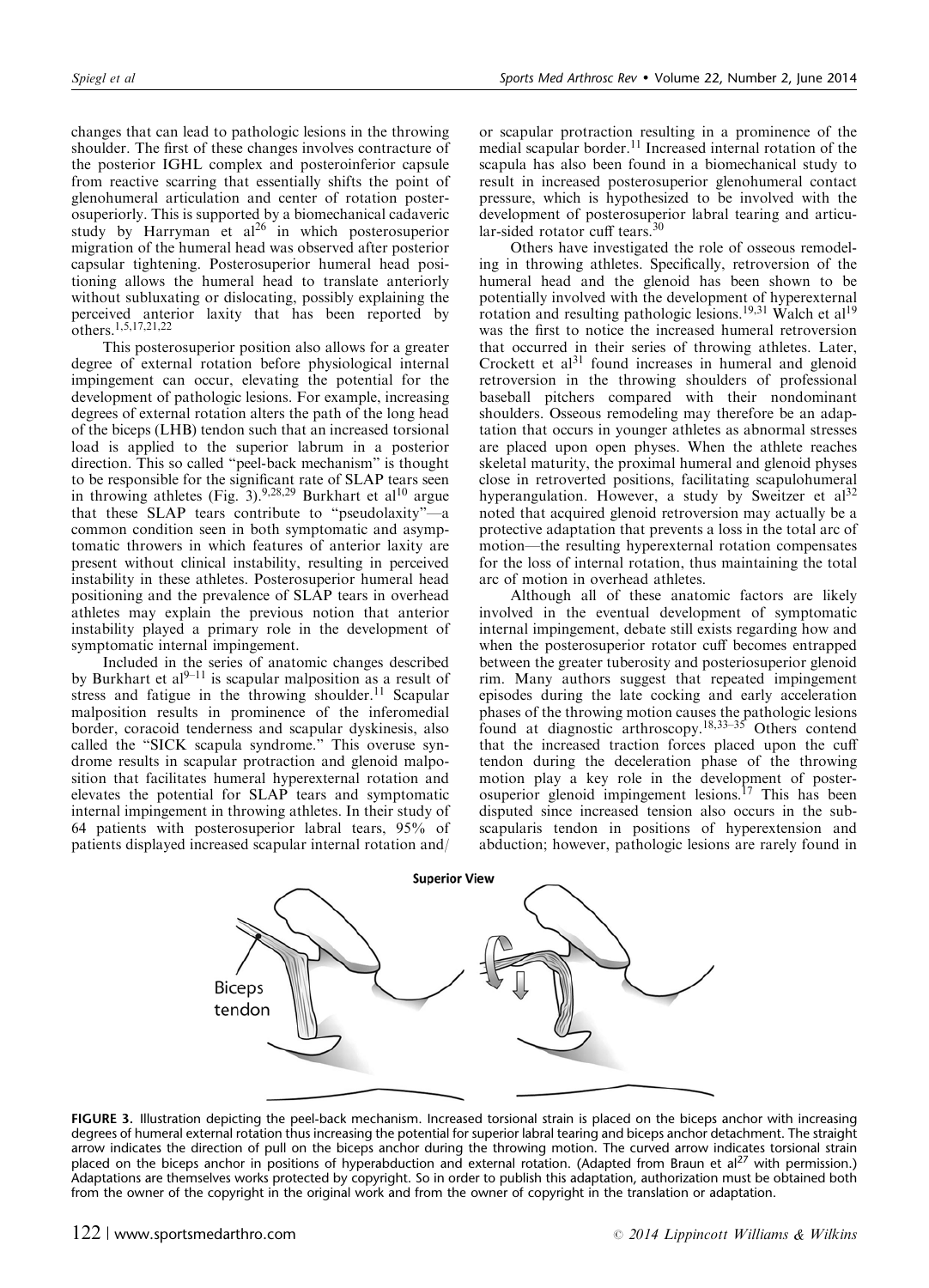the subscapularis tendon in relation to the throwing shoulder.<sup>[5](#page-7-0)</sup>

Owing to the large body of evidence suggesting various factors that may be involved with the development of symptomatic internal impingement and its corresponding pathologic lesions, it is most likely a complex, multifactorial process that has yet to be completely elucidated. Further research is needed to more clearly demonstrate the association between the various pathophysiological adaptations in the throwing shoulder with the pathologic lesions seen in patients with symptomatic internal impingement.

### EPIDEMIOLOGY

The incidence of symptomatic internal impingement is unknown due to the variety of associated pathologic lesions, diagnostic difficulty and incomplete reporting of the condition. Most cases involve younger patients  $(< 40 y old)$ that participate in activities requiring repetitive external rotation and abduction. While throwing activities, such as baseball, are classically associated with symptomatic internal impingement, it is important to note that the condition can occur in athletes and nonathletes alike. In one series, Jobe<sup>[21](#page-7-0)</sup> treated 11 patients with symptomatic internal impingement; however, 6 of these patients were not overhead athletes. Although nonathletes may also develop the condition, the majority of those with symptomatic internal impingement are throwing athletes.

# CLINICAL PRESENTATION

The clinical presentation of patients with symptomatic internal impingement is often nonspecific and unyielding. Most athletes will present with chronic, diffuse, posterior shoulder pain that is exacerbated by activities requiring abduction and external rotation. In the series reported by Jobe, $21$  it was found that while all 11 patients injured their shoulders during some sort of abduction/external rotation activity, those who were nonathletes were more likely to report acute posterior shoulder pain rather than the chronic, diffuse pain commonly reported in throwing athletes.

If the patient is an overhead throwing athlete, they will also typically complain of a gradual decrease in throwing velocity, accuracy and overall throwing performance over a period of months.<sup>[36,37](#page-8-0)</sup> Davidson et al<sup>[23](#page-7-0)</sup> reported that symptomatic internal impingement was most common cause of rotator cuff lesions in young overhead athletes; thus, the presence of classic rotator cuff disease should be ruled out in all patients with possible symptomatic internal impingement.[23,38](#page-7-0) Symptoms of instability such as clicking and subluxation may also be present; however, the presence of both anterior instability and symptomatic internal impingement is less common than was once thought.<sup>[3,23,39](#page-7-0)</sup>

## PHYSICAL EXAMINATION

In the overhead athlete suspected to have symptomatic internal impingement, a complete shoulder examination is necessary due to the wide range of pathologies that are commonly associated with this condition. Palpation of the glenohumeral joint should first be performed since posterior joint line tenderness is often present in these patients. Active and passive range of motion should be assessed along with provocative testing for rotator cuff lesions, SLAP tears, subacromial impingement and instability. In addition, maintenance of the total arc of shoulder motion

should be assessed with a goniometer, taking into account the potential presence of humeral retroversion.<sup>[40,41](#page-8-0)</sup> Specifically, a loss of internal rotation of 30 to 40 degrees with a corresponding decrease in the total arc of motion compared with the contralateral shoulder is generally considered to be pathologic (Fig. 4).<sup>[42](#page-8-0)</sup> However, Wilk et al<sup>[43](#page-8-0)</sup> found that an internal rotation deficit of  $>$  5 degrees was a predisposing factor for future injury in professional baseball pitchers. Dynamic examination of the scapula is also necessary to detect scapular dyskinesis, which is thought to be intimately related with both symptomatic internal impingement and outlet impingement.[36](#page-8-0)

Few physical examination maneuvers can properly reproduce the pain experienced by the patient with symptomatic internal impingement and is therefore difficult to diagnose. However, Meister et al<sup>[34](#page-8-0)</sup> developed a test (called the "posterior impingement sign") that may specifically detect posterior labral lesions and posterosuperior articular-sided rotator cuff tears. This technique involves placing the shoulder in an abducted and externally rotated position, similar to the late cocking phase of the throwing motion, and noting the presence of deep posterior shoulder pain when the shoulder is brought into maximal external rotation. In a series of 69 overhead athletes with an average age of 22.7 years, the sensitivity of the test was found to be 76% with a specificity of 85%. Of note, the sensitivity and specificity of the test improved to 95% and 100%, respectively, when patients with contact injuries were excluded from the analysis.<sup>[34](#page-8-0)</sup>

Some authors suggest that the Jobe relocation test may also be useful to identify patients with symptomatic internal impingement.<sup>[5,21,23](#page-7-0)</sup> This test involves placing the arm in 90 degrees of abduction with maximal external rotation, mimicking the late cocking phase of the throwing motion. With an anteriorly directed force on the proximal humerus, the patient with symptomatic internal impingement will complain of posterior shoulder pain that is relieved when a posteriorly-directed force is applied. The reproduction of pain with this maneuver is thought to result from either cuff and labral impingement between the glenoid rim and the greater tuberosity or the increased tension placed upon the previously damaged tissues. The development of pain in



FIGURE 4. Illustration of the total arc of motion in an overhead throwing athlete. Note that the total arc of motion is unchanged (approximately 180 degrees) despite the decreased internal rotation and hyperexternal rotation. A decrease in the total arc of rotation of 30 to 40 degrees, especially with loss of internal<br>rotation, is considered to be pathologic.<sup>42</sup> (Adapted from Braun et al<sup>27</sup> with permission.) Adaptations are themselves works protected by copyright. So in order to publish this adaptation, authorization must be obtained both from the owner of the copyright in the original work and from the owner of copyright in the translation or adaptation.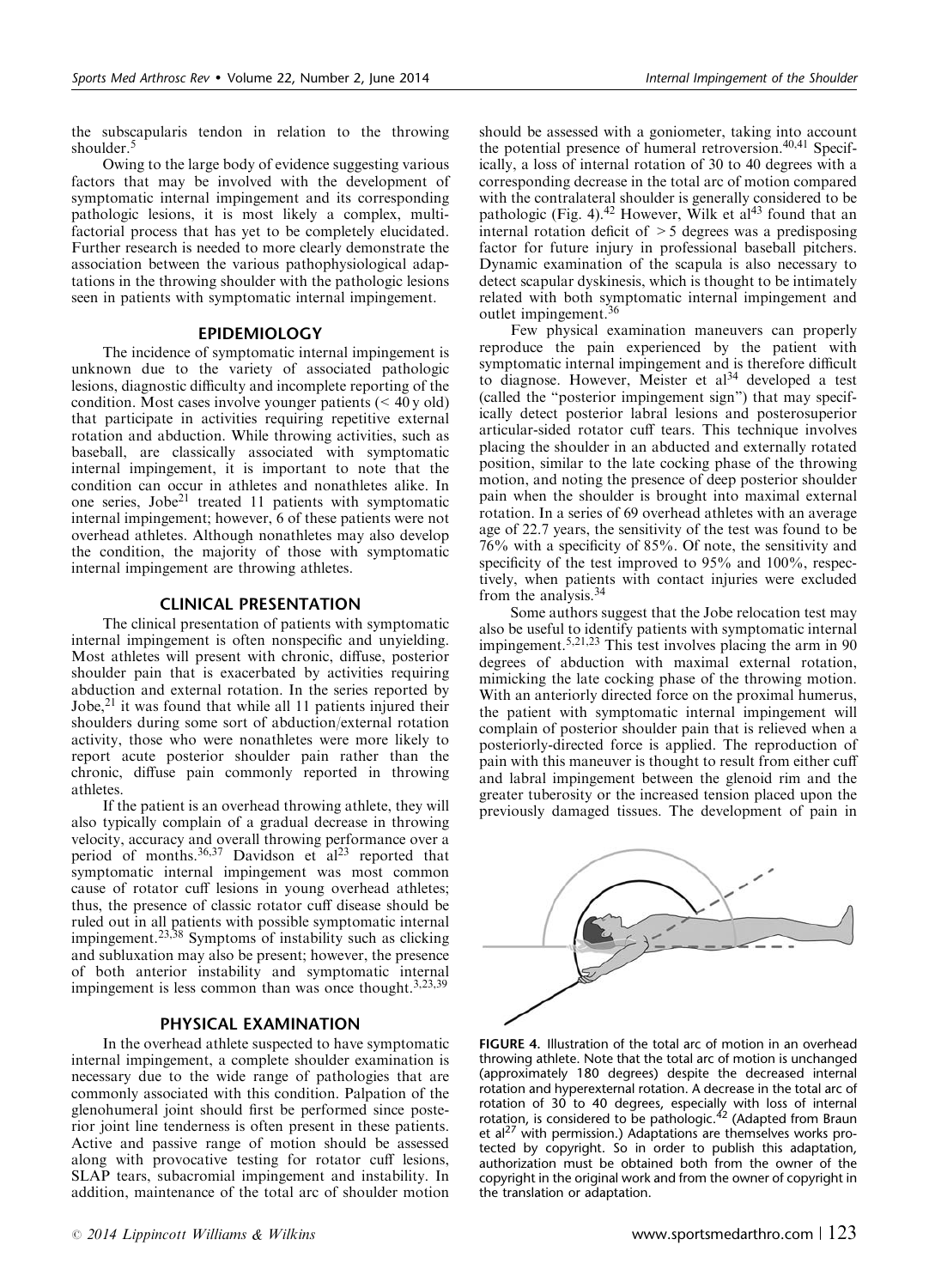this position must be differentiated from apprehension which is most commonly seen in patients with anterior glenohumeral instability.

# IMAGING

# Radiographic Evaluation

Patients suspected of having symptomatic internal impingement should receive standard anteroposterior (AP), axillary, scapular Y, West Point and Stryker notch films to fully evaluate the shoulder for concomitant lesions such as Bennett lesions, $12,44$  osteochondral lesions of the posterosuperior humeral head (cystic "geodes"), $^{20}$  $^{20}$  $^{20}$  sclerosis of the greater tuberosity[45](#page-8-0) and/or erosion or spurring of the posterosuperior glenoid rim.[46](#page-8-0)

Wright et al<sup>[44](#page-8-0)</sup> used a "modified Bennett view" to evaluate asymptomatic shoulders in a series of Major League baseball players. In this view, the arm was abducted 45 degrees with the x-ray beam angled 5 degrees cephalad in an effort to identify bony excrescences near the inferior glenoid rim. In their study, inferior glenoid osteophytes occurred in 60% of the asymptomatic throwing shoulders, leading the authors to conclude that this finding may not represent a true symptomatic lesion, but rather a common radiographic feature that occurs in throwing athletes.

At diagnostic arthroscopy, Paley et  $al<sup>5</sup>$  $al<sup>5</sup>$  $al<sup>5</sup>$  discovered osteochondral lesions of the posterosuperior humeral head (so called "cystic geodes" $47$  on preoperative AP radiographs) near the articular-sided insertion of the supraspinatus tendon in their series of overhead athletes with symptomatic internal impingement. Walch et al<sup>[19](#page-7-0)</sup> also noted the presence of these lesions in 8 of 17 patients with symptomatic internal impingement who underwent diagnostic arthroscopy. However, although present in many patients, the use of standard radiographs to identify these osteochondral lesions is difficult, if not impossible, in the majority of cases.

Sclerotic and/or cystic changes of the greater tuberosity are common radiographic findings that can occur in up to half of patients presenting with symptomatic internal impingement.<sup>[20,35](#page-7-0)</sup> However, Wright et al<sup>[45](#page-8-0)</sup> radiographically evaluated 57 asymptomatic Major League baseball players and found that 39% of the players had cystic changes of the greater tuberosity. These findings suggest that sclerosis and/ or cystic changes of the greater tuberosity, although common in patients with symptomatic internal impingement, are unlikely to be the cause posterior shoulder pain in overhead athletes.

Erosion of the posterosuperior glenoid rim may also become apparent on radiographs as a result of its repeated contact with the greater tuberosity, especially in throwers who have yet to reach skeletal maturity. However, this radiographic finding has been inconsistent in those with symptomatic internal impingement, occurring in approximately one third of patients in at least 1 study.[35](#page-8-0)

# MRI Evaluation

Magnetic resonance imaging (MRI) (with or without contrast) is considered the diagnostic gold standard in young throwers with persistent posterior shoulder pain. In patients with signs and symptoms of symptomatic internal impingement, MRI evaluation most commonly demonstrates articular-sided rotator cuff tears at the supraspinatus-infraspinatus interval and lesions of the posterosuperior glenoid labrum. Several studies have confirmed the diagnostic efficacy

of noncontrast MRI in the detection of these lesions in overhead athletes.<sup>23,48,49</sup> Along with these findings, cystic changes of the posterosuperior humeral head have been identified in addition to Bennett lesions and posterior capsular thickening at the level of the posterior band of the IGHL.<sup>50</sup>

However, as many studies have shown, it is important to recognize that abnormal findings on MRI may not necessitate treatment since many MRI findings do not correlate with clinical symptoms.<sup>[24,51,52](#page-7-0)</sup> Therefore, integration of all information from the patient encounter is necessary to not only arrive at an accurate diagnosis, but to also formulate an effective treatment plan.

# CT Scanning

Computed tomography (CT) scanning is rarely indicated for the evaluation of patients with symptomatic internal impingement because most symptomatic lesions involve soft tissue structures that are best viewed with MRI. However, CT scans can be used on occasion for the measurement of humeral and glenoid version that is thought to occur as a result of abnormal physeal strain in skeletally immature throwing athletes in addition to soft tissue adaptations[.15,53](#page-7-0) Three-dimensional CT scanning (and MRI scanning on one occasion<sup>54</sup>) has also been reported to be useful in the precise measurement of potential osseous adaptations that may occur in the shoulder of overhead athletes.<sup>5</sup>

# PREVENTION PROGRAMS

Implementation of prevention programs in throwing athletes is the most efficacious manner by which the incidence and prevalence of symptomatic internal impingement can be reduced.

As several studies have shown that a decreased range of motion is associated with an increased risk of injury in overhead throwing athletes,<sup>[35,56](#page-8-0)</sup> the maintenance of total arc of motion is necessary to help prevent overuse injuries such as symptomatic internal impingement. As such, the combined total arc of motion should be equal bilaterally despite a loss of internal rotation and greater external rotation in the dominant arm.<sup>[57](#page-8-0)</sup> To achieve this, passive stretching, such as the horizontal adduction stretch to prevent posterior capsular contracture, should be performed to maintain range of motion with an emphasis on the avoidance of "overaggressive" stretching in an attempt to improve mobility.[41](#page-8-0) Baseball players and other throwing athletes should be monitored regularly over the course of the season to detect range of motion loss, especially in those experiencing a decline in velocity and/or accuracy.

It is also necessary to maintain adequate strength of periscapular and glenohumeral muscles both during and in between competitive seasons[.41,58,59](#page-8-0) Electromyographic studies have suggested that the glenohumeral external rotators and scapular retractors are especially important in maintaining dynamic stability of the shoulder girdle during the throwing motion.<sup>[60–62](#page-8-0)</sup> Loss of this dynamic stability can lead to range of motion loss, scapular dyskinesis and subsequent pathologic lesions such as SLAP tears and symptomatic internal impingement. One component of dynamic stability that is often overlooked is the concept of neuromuscular control, including both efferent and afferent stimulation, which is necessary to help prevent injuries in overhead throwing athletes.<sup>[63](#page-8-0)</sup> Thus, every prevention program should include neuromuscular stimulation with the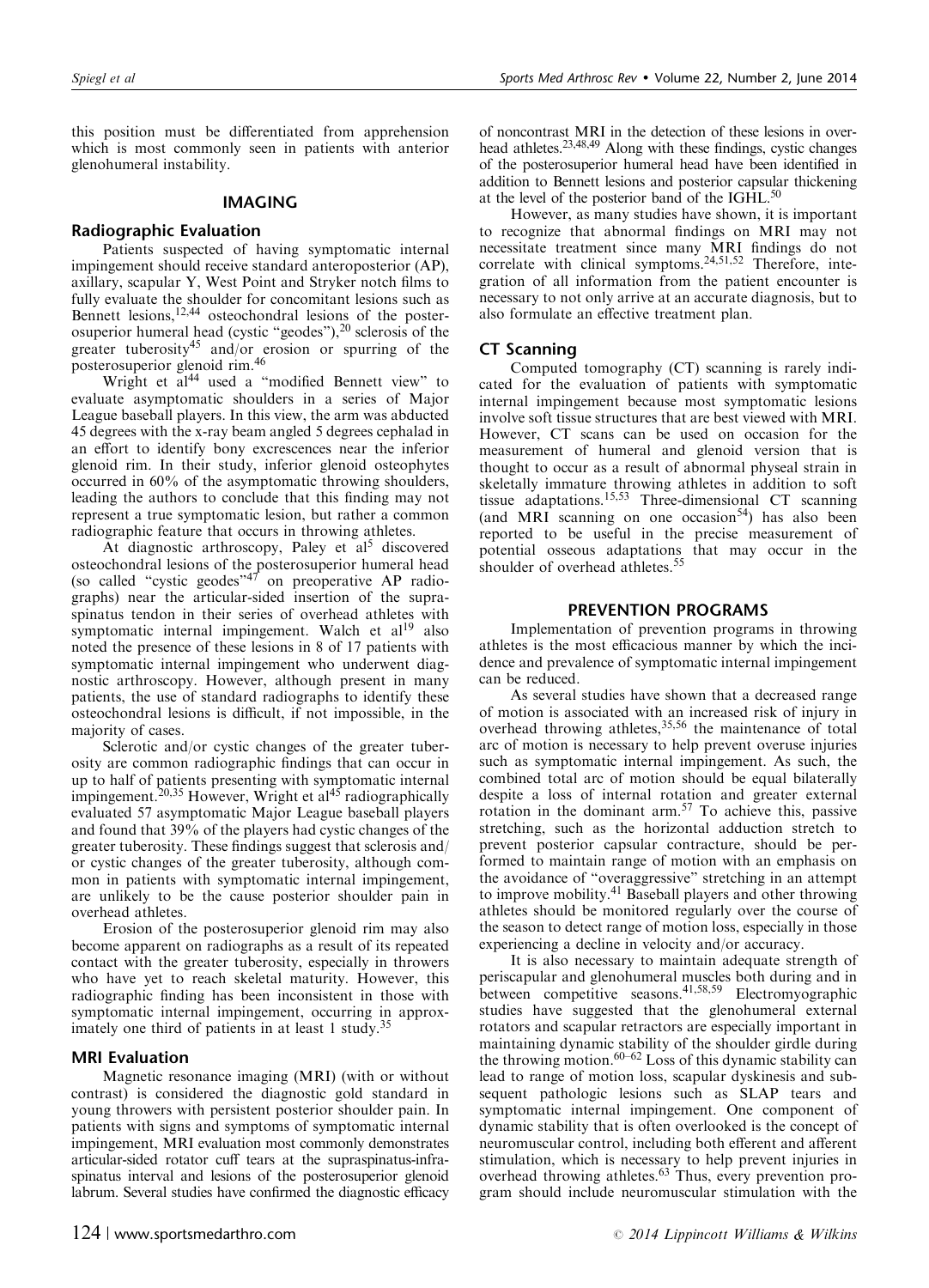primary goal of achieving simultaneous contraction of opposing muscles to maintain dynamic stability. There are many neuromuscular drills described elsewhere, such as plyometrics, which can be catered to each individual athlete.<sup>[59,64,65](#page-8-0)</sup>

# TREATMENT OPTIONS

# Nonoperative Management

Typically, conservative management is recognized as the treatment of choice in patients with atraumatic shoulder injuries, particularly for those patients with symptomatic internal impingement. Most patients benefit from rest, cryotherapy and oral anti-inflammatory medications in addition to a structured, supervised physical therapy regimen. When GIRD is noted on physical examination, physical therapy should include posterior capsular stretching along with subscapularis and periscapular muscle strengthening.<sup>[9,11,63](#page-7-0)</sup> In a study by Burkhart et al,<sup>[11](#page-7-0)</sup> symptomatic high-level tennis players were prospectively divided into 2 groups: 1 group performed daily posterior stretching (the "sleeper" stretch, Fig. 5) while the other group did not stretch. The group that performed the stretching exercises showed improved internal rotation capacity and total arc of motion along with decreased pain compared with the control group. Aldridge et al<sup>[67](#page-8-0)</sup> evaluated the effects of a 12-week posterior capsule stretching program in a series of asymptomatic collegiate baseball players. In their study, the dominant arm showed a significant increase in internal rotation and total range of motion after completion of the daily stretching program. Others have found that posterior capsular stretching also increases acromiohumeral distance, which may prevent bursal-sided partial-thickness rotator cuff tears in throwing athletes.<sup>66</sup>

In addition to stretching therapy, periscapular muscle strengthening may help to decrease upward rotation and internal rotation of the scapula, which are factors often implicated in the development of symptomatic internal impingement and SLAP tears in throwing athletes. Burkhart et al<sup>[11](#page-7-0)</sup> treated 96 overhead athletes with isolated SICK scapula syndrome with periscapular muscle



FIGURE 5. Demonstration of the "sleeper stretch" that is pur-ported to stretch the posterior capsule, improve range of motion,<br>and help restore scapular kinematics.<sup>[11,66](#page-7-0)</sup> (Adapted from Braun et al<sup>27</sup> with permission.) Adaptations are themselves works protected by copyright. So in order to publish this adaptation, authorization must be obtained both from the owner of the copyright in the original work and from the owner of copyright in the translation or adaptation.

strengthening. In their study, the rate of return to throwing activities was 100% after approximately 4 months of scapular rehabilitation with a marked decrease in symptoms. In addition, Tyler et  $al<sup>39</sup>$  $al<sup>39</sup>$  $al<sup>39</sup>$  found that the combination of posterior capsular stretching and periscapular muscle strengthening increased internal rotation capacity and reduced pain associated with symptomatic internal impingement in the majority of patients.

After the resolution of pain and adequate posterior capsular stretching, subscapularis strengthening and periscapular muscular strengthening has taken place, a supervised throwing regimen of gradually increasing intensity may begin with a heightened emphasis on proper throwing mechanics. It is especially important to maintain the humerus within the scapular plane to prevent scapulohumeral hyperangulation and the recurrence of symptoms.

# Operative Management

The indications for surgical intervention most often includes the failure of conservative management to resolve signs and symptoms of symptomatic internal impingement or the inability to return to competition despite 4-6 months of structured rehabilitation. In rare cases, the presence of larger rotator cuff tears or symptomatic type SLAP lesions may be an indication for early operative treatment.

Because physical examination findings in the alert patient with symptomatic internal impingement are unreliable, the findings of bilateral examination under anesthesia (EUA) should direct the final therapeutic procedure. It is especially important to identify any signs of instability that may be present such that concomitant pathologies that may be encountered during diagnostic arthroscopy can be anticipated.

# Rotator Cuff Tears

Several treatment options have been proposed for the treatment of rotator cuff tears associated with symptomatic internal impingement. Depending on the findings at diagnostic arthroscopy, the partial-thickness tear can be either debrided or repaired. Many surgeons advocate the "50-50 rule" for both athletes and nonathletes alike: tears that involve  $\leq 50\%$  of the tendon thickness should undergo debridement while tears that involve  $> 50\%$  of the tendon thickness should undergo rotator cuff repair.<sup>[68](#page-8-0)</sup> Others have also suggested that partial-thickness rotator cuff tears should simply be debrided since return to throwing after repair can be very challenging in high-level athletes. $8,69$ 

Sonnery-Cottet et  $al<sup>8</sup>$  $al<sup>8</sup>$  $al<sup>8</sup>$  followed 28 tennis players with partial-thickness articular-sided tendon avulsions (PASTA lesions) that were treated with debridement alone for approximately 46 months. In their study, 23/28 players (82%) were satisfied with the result of surgery and 22/28 players (79%) returned to their previous level of competition; however, 20/22 players (82%) who returned to sport reported persistent residual pain with competition. Reynolds et al<sup>[69](#page-9-0)</sup> reported on a series of 82 elite pitchers who underwent debridement for small partial-thickness rotator cuff tears. Although 67/82 of players (82%) returned to play, 30/67 players (45%) were unable to return to their previous level of competition. Other authors have demonstrated success with repair of the partial-thickness defect by either completing the tear and repairing it with a single- or double-row technique<sup>[52,70,71](#page-8-0)</sup> or by performing a PASTAtype repair in which a side-to-side sutures are placed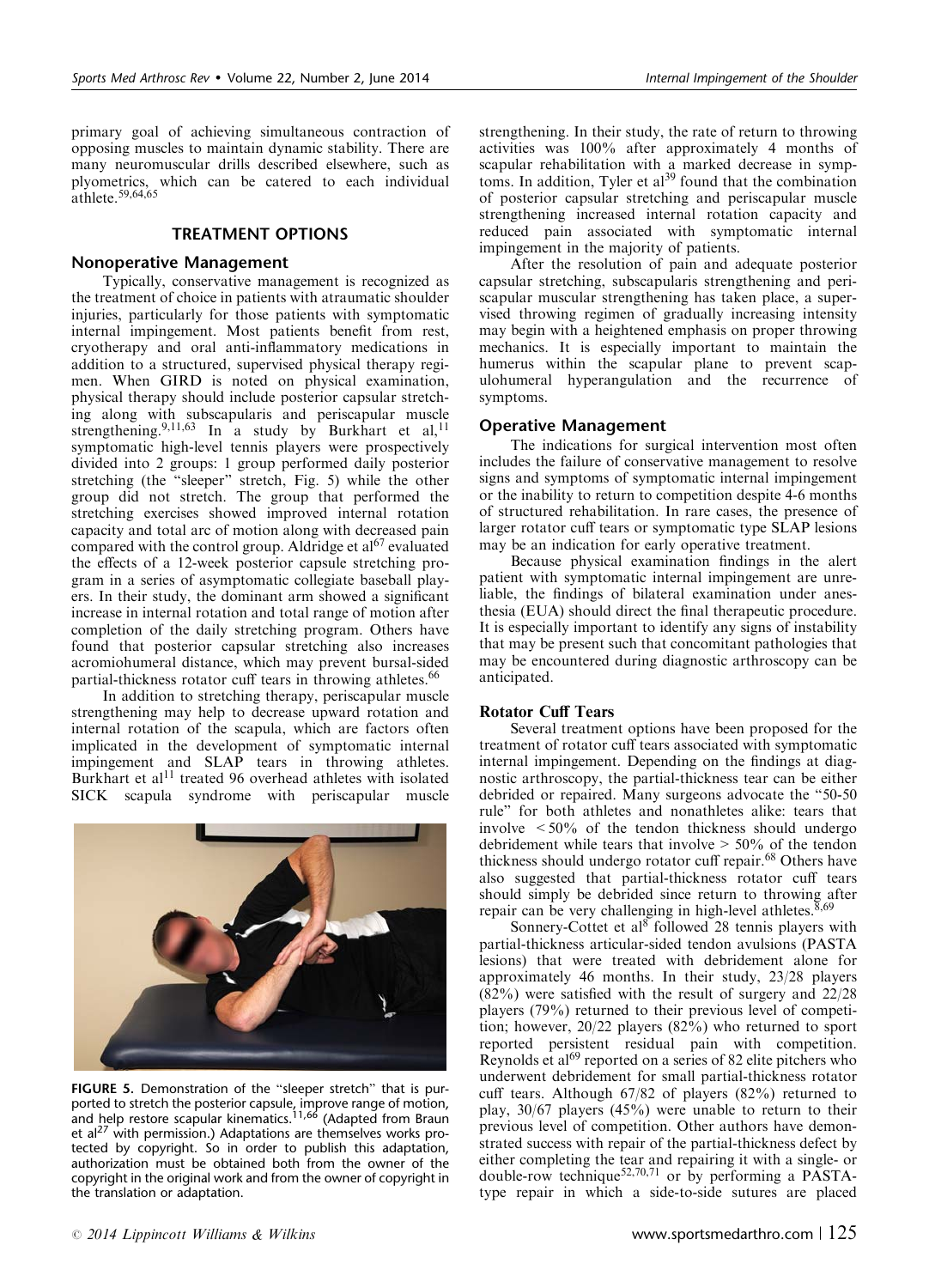followed by abrasion of the tendon insertion site on the greater tuberosity.[35,72](#page-8-0) Bursectomy can also be performed in throwing athletes when there is evidence of subacromial inflammation; however, the addition of anterior acromioplasty in patients with symptomatic internal impingement is generally not recommended owing to unsatisfactory clinical outcomes.[35,73](#page-8-0)

# Labral Tears

Posterosuperior labral tears are a common finding in patients with signs and symptoms of symptomatic internal impingement. Although arthroscopic debridement of posterosuperior labral tears in overhead athletes is a widely accepted treatment method, several studies have shown unsatisfactory clinical results. Payne and Altchek<sup>[74](#page-9-0)</sup> performed arthroscopic debridement in 41 overhead athletes with symptomatic internal impingement. In their study, patients who underwent debridement for posterior labral tears rarely returned to their preoperative level of com-petition. Similarly, Meister et al<sup>[14](#page-7-0)</sup> reported that only  $55\%$ of overhead athletes (10/18) returned to competition after debridement of posterosuperior labral and rotator cuff tears. Despite these results, posterior labral repair in overhead athletes is rarely indicated unless there is unequivocal evidence of posterior glenohumeral instability.

In addition to posterosuperior labral fraying and tearing, some authors have reported the concomitant presence of anterior labral lesions along with SLAP tears in many of these patients.<sup>[5,17,35](#page-7-0)</sup> In fact, Burkhart et al<sup>[10](#page-7-0)</sup> argued that the SLAP lesion is the most common pathologic finding in symptomatic overhead athletes. Thus, the superior labrum should always be assessed even when the presence of a clinically significant SLAP tear is not suspected based on information obtained from the history, physical examination and subsequent imaging studies. When a significant SLAP tear is present, repair is typically performed before considering operative management of anterior instability as the SLAP lesion itself may be responsible for glenohumeral microinstability or "pseudolaxity," which is often detected by EUA.

Several studies have reported the clinical outcomes after repair of type II SLAP lesions in overhead ath-letes.<sup>[75–77](#page-9-0)</sup> In a retrospective review by Neuman et al,<sup>[76](#page-9-0)</sup> 30 overhead athletes who underwent repair of symptomatic type II SLAP lesions were followed for a mean of 3.5 years. Of the 30 athletes, the overall satisfaction rate was reported to be 93.3%; however, clinical outcome scores were significantly worse in athletes who participated in baseball or softball. Park et al<sup>[77](#page-9-0)</sup> followed 24 overhead athletes who underwent type II SLAP repair for a mean of 45.8 months. In their study, only 12 (50%) athletes returned to overhead sports, the majority of whom were not baseball players. In addition, the investigators found that labral integrity, as determined by posteroperative CT arthrography, did not improve the rate of return to overhead sports. Neri et  $al^{75}$  $al^{75}$  $al^{75}$ and van Kleunen et al<sup>[47](#page-8-0)</sup> also found that the presence of partial-thickness rotator cuff tear in addition to the SLAP lesion significantly affected the rate of return to preoperative level of overhead competition. These studies suggest that return to previous level of competition after SLAP repair, especially those with concomitant partialthickness rotator cuff tears, is very difficult to achieve even in the most elite athletes. In a few studies, primary biceps tenodesis has been found to be a reliable alternative to biceps reinsertion with satisfactory outcomes.<sup>[78,79](#page-9-0)</sup> However, further studies need to be conducted to more clearly define the potential role of primary biceps tenodesis in overhead athletes with type II SLAP tears.

# Anterior Instability

Although the precise role of anterior laxity and/or instability in the development of symptomatic internal impingement has not been determined, many studies cite unrecognized microinstability as a possible mechanism of failure of debridement alone in the treatment of rotator cuff and labral defects.<sup>[14,80](#page-7-0)</sup> Payne and Altchek<sup>[74](#page-9-0)</sup> reported only a 25% rate of return to premorbid level of competition and a 37% satisfaction rate in a series of patients with anterior instability and concomitant internal impingement lesions that were treated with debridement alone. Paley et al<sup>[5](#page-7-0)</sup> suggested performing capsulolabral reconstruction in addition to debridement to improve outcomes. Several other studies have found a much higher rate of return to sport and satisfaction after surgically addressing the ante-rior capsule.<sup>[2,81–83](#page-7-0)</sup> Levitz et al<sup>[83](#page-9-0)</sup> compared the rate of return to play in patients with symptomatic internal impingement treated with debridement alone or in combination with anterior thermal capsular shrinkage. In the group that underwent debridement alone, the rate of return to previous level of competition was 67% compared with 90% in the group that also received thermal capsulorrhaphy. Although most studies advocate suture capsulorrhaphy due to the high rate of chondrolysis associated with thermal capsulorrhaphy, $84-87$  this study highlights the importance of addressing anterior capsular laxity in patients with symptomatic internal impingement.

# Posterior Capsule Contracture

Burkhart et  $a^{19-11,25}$  contend that contracture and thickening of the posterior band of the IGHL is responsible for initiating the cascade of events that eventually lead to GIRD, symptomatic internal impingement, and SLAP tears in overhead athletes. Although physical therapy is most often successful, arthroscopic capsular release is indicated when supervised physical therapy, including "sleeper stretches," fails to eliminate GIRD and symptoms associated with symptomatic internal impingement.

## Bennett Lesions

The surgical management of Bennett lesions is still controversial. Although some authors argue that operative management is unnecessary,<sup>[13](#page-7-0)</sup> others suggest that when the lesion is present in combination with posterior shoulder pain, debridement should be performed.<sup>[14,62](#page-7-0)</sup> Yoneda et al<sup>[80](#page-9-0)</sup> reported on a series of 16 patients with symptomatic internal impingement who, in combination with other soft tissue procedures, underwent arthroscopic removal of the Bennett lesion (so called "Bennett-plasty"). In their study, 88% of patients were satisfied with the procedure after a minimum 1-year follow-up period. Meister et  $al<sup>14</sup>$  $al<sup>14</sup>$  $al<sup>14</sup>$  found satisfactory results after resection of Bennett lesions in 11 patients with large enthesophytes (>100 mm<sup>2</sup>). Despite these results, many surgeons choose not to address the Bennett lesion since performing such procedures has not been shown to improve outcomes.

# Osteochondral Lesions of the Humeral Head

During diagnostic arthroscopy, the humeral head should be placed through a large range of motion to identify any osteochondral lesions of the humeral head. Most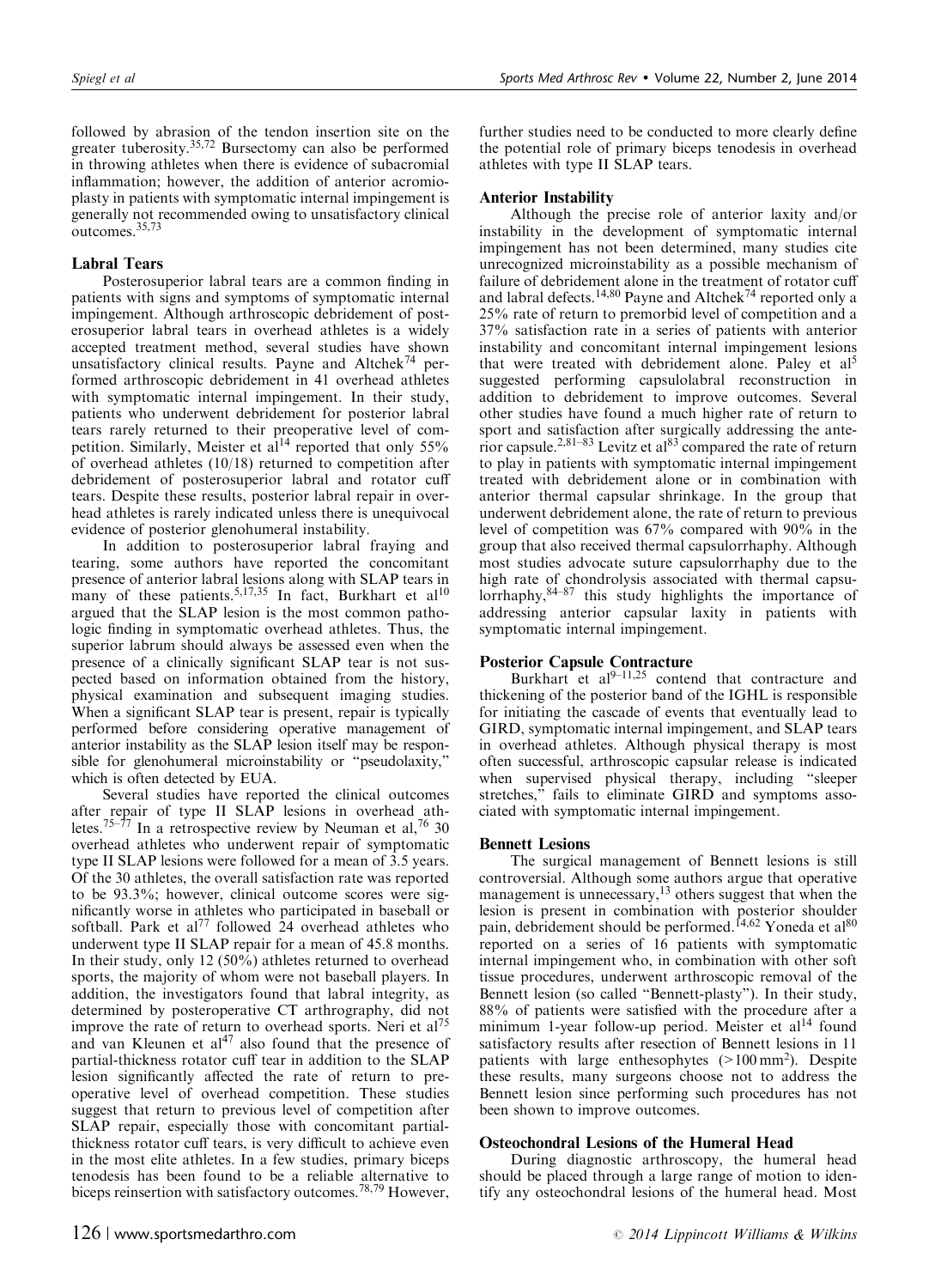<span id="page-7-0"></span>commonly, these lesions occur on the posterosuperior aspect of the humeral near the insertion site of the supraspinatus and/or infraspinatus tendons. At least one study found that most lesions were <1 cm in diameter with grade I or II Outerbridge changes.<sup>5</sup> Although debridement can be performed, these lesions often do not require treatment.<sup>[35](#page-8-0)</sup> Currently, there are no studies that have documented an improvement in outcomes after debridement or microfracture of these small chondral defects.

# Osseous Adaptations

Crockett et al<sup>[31](#page-8-0)</sup> originally described the humeral head and glenoid retroversion that can occur in young baseball players who eventually develop symptomatic internal impingement. Rarely, derotational osteotomies can be performed as a salvage procedure after failure of previous arthroscopic management. In a study by Riand et al, [88](#page-9-0) 20 patients underwent derotational osteotomy of the proximal humerus along with myorrhaphy of the subscapularis muscle for the treatment of internal impingement. Sixteen of the 20 athletes (80%) returned to their previous sport at, or slightly below, their preinjury level of competition.

## Surgical Rehabilitation

Specific rehabilitation protocols after surgical intervention of the throwing athlete's shoulder depends on the specific pathologic lesions that were encountered and the preferences of the treating surgeon. After the repaired tissues have healed, it is necessary to begin a rehabilitation program emphasizing range of motion, strength, endur-ance, dynamic stability, and neuromuscular control.<sup>[41](#page-8-0)</sup> The reader is directed to review the manuscript by Reinold et al<sup>[41](#page-8-0)</sup> for more detailed information on specific rehabilitation protocols for the throwing athlete.

#### SUMMARY

Symptomatic internal impingement is a complex disorder, most commonly found in throwing athletes, that can result in articular-sided rotator cuff tears, labral tearing, SLAP lesions, and scapular dyskinesis. Patients typically present with diffuse, nonspecific posterior shoulder pain with unyielding physical examination findings. Noncontrast MRI is currently the gold standard imaging modality for the diagnosis of articular-sided rotator cuff tears, labral lesions, and other findings associated with symptomatic internal impingement. First-line treatment for the disorder is physical therapy, emphasizing posterior capsular stretching along with subscapularis and periscapular muscle strengthening. If nonoperative management fails to reduce or eliminate symptoms, operative intervention can be considered in selected patients.

#### **REFERENCES**

- 1. Conway JE. Arthroscopic repair of partial-thickness rotator cuff tears and SLAP lesions in professional baseball players. Orthop Clin North Am. 2001;32:443–456.
- 2. Jobe FW, Giangarra CE, Kvitne RS, et al. Anterior capsulolabral reconstruction of the shoulder in athletes in overhand sports. Am J Sports Med. 1991;19:428-434.
- 3. Jobe FW, Kvitne RS, Giangarra CE. Shoulder pain in the overhand or throwing athlete: the relationship of anterior instability and rotator cuff impingement. Orthop Rev. 1989;18: 963–975.
- 4. Kvitne RS, Jobe FW. The diagnosis and treatment of anterior instability in the throwing athlete. Clin Orthop Relat Res. 1993; 291:107–123.
- 5. Paley KJ, Jobe FW, Pink MM, et al. Arthroscopic findings in the overhand throwing athlete: evidence for posterior internal impingement of the rotator cuff. Arthroscopy. 2000;16:35–40.
- 6. Borsa PA, Wilk KE, Jacobson JA, et al. Correlation of range of motion and glenohumeral translation in professional baseball pitchers. Am J Sports Med. 2005;33:1392–1399.
- 7. Ellenbecker TS, Mattalino AJ, Elam E, et al. Quantification of anterior translation of the humeral head in the throwing shoulder: manual assessment versus stress radiography. Am J Sports Med. 2000;28:161–167.
- 8. Sonnery-Cottet B, Edwards TB, Noel E, et al. Results of arthroscopic treatment of posterosuperior glenoid impingement in tennis players. Am J Sports Med. 2002;30:227-232.
- 9. Burkhart SS, Morgan CD, Kibler WB. The disabled throwing shoulder: spectrum of pathology. Part I: pathoanatomy and biomechanics. Arthroscopy. 2003;19:404–420.
- 10. Burkhart SS, Morgan CD, Kibler WB. The disabled throwing shoulder: spectrum of pathology. Part II, evaluation and treatment of SLAP lesions in throwers. Arthroscopy. 2003;19:531–539.
- 11. Burkhart SS, Morgan CD, Kibler WB. The disabled throwing shoulder: spectrum of pathology. Part III: the SICK scapula, scapular dyskinesis, the kinetic chain, and rehabilitation. Arthroscopy. 2003;19:641–661.
- 12. Bennett GE. Elbow and shoulder lesions of baseball players. Am J Surg. 1959;98:484–492.
- 13. Ferrari JD, Ferrari DA, Coumas J, et al. Posterior ossification of the shoulder: the Bennett lesion. Etiology, diagnosis, and treatment. Am J Sports Med. 1994;22:171–175.
- 14. Meister K, Andrews JR, Batts J, et al. Symptomatic thrower's exostosis. Arthroscopic evaluation and treatment. Am J Sports Med. 1999;27:133–136.
- 15. Tétrault P, Krueger A, Zurakowski D, et al. Glenoid version and rotator cuff tears. J Orthop Res. 2004;22:202–207.
- 16. Lombardo SJ, Jobe FW, Kerlan RK, et al. Posterior shoulder lesions in throwing athletes. Am J Sports Med. 1977;5:106–110.
- 17. Andrews JR, Broussard TS, Carson WG. Arthroscopy of the shoulder in the management of partial tears of the rotator cuff: a preliminary report. Arthroscopy. 1995;1:117–122.
- 18. Jobe CM. Superior glenoid impingement: current concepts. Clin Orthop Relat Res. 1996;330:98–107.
- 19. Walch G, Boileau P, Noël E, et al. Impingement of the deep surface of the supraspinatus tendon on the posterosuperior glenoid rim: an arthroscopic study. J Shoulder Elbow Surg. 1992;1:238–245.
- 20. Walch G, Liotard JP, Boileau P, et al. Postero-superior glenoid impingement. Another impingement of the shoulder. J Radiol. 1993;74:47–50.
- 21. Jobe CM. Posterior superior glenoid impingement: expanded spectrum. Arthroscopy. 1995;11:530–536.
- 22. Bigliani LU, Codd TP, Connor PM, et al. Shoulder motion and laxity in the professional baseball player. Am J Sports Med. 1997;25:609–613.
- 23. Davidson PA, ElAttrache NS, Jobe CM, et al. Rotator cuff and posterior-superior glenoid labrum injury associated with increased glenohumeral motion: a new site of impingement. J Shoulder Elbow Surg. 1995;4:384–390.
- 24. Halbrecht JL, Tirman P, Atkin D. Internal impingement of the shoulder: comparison of findings between the throwing and non-throwing shoulders of college baseball players. Arthroscopy. 1999;15:253–258.
- 25. Burkhart SS. Internal impingement of the shoulder. Instr Course Lect. 2006;55:29–34.
- 26. Harryman DT II, Sidles JA, Clark JM, et al. Translation of the humeral head on the glenoid with passive glenohumeral motion. J Bone Joint Surg Am. 1990;72:1334–1343.
- 27. Braun S, Kokmeyer D, Millett PJ. Shoulder injuries in the throwing athlete. J Bone Joint Surg Am. 2009;91:966–978.
- 28. Kuhn JE, Lindholm SR, Huston LJ, et al. Failure of the biceps superior labral complex: a cadaveric biomechanical investigation comparing the late cocking and early deceleration positions of throwing. Arthroscopy. 2003;19:373–379.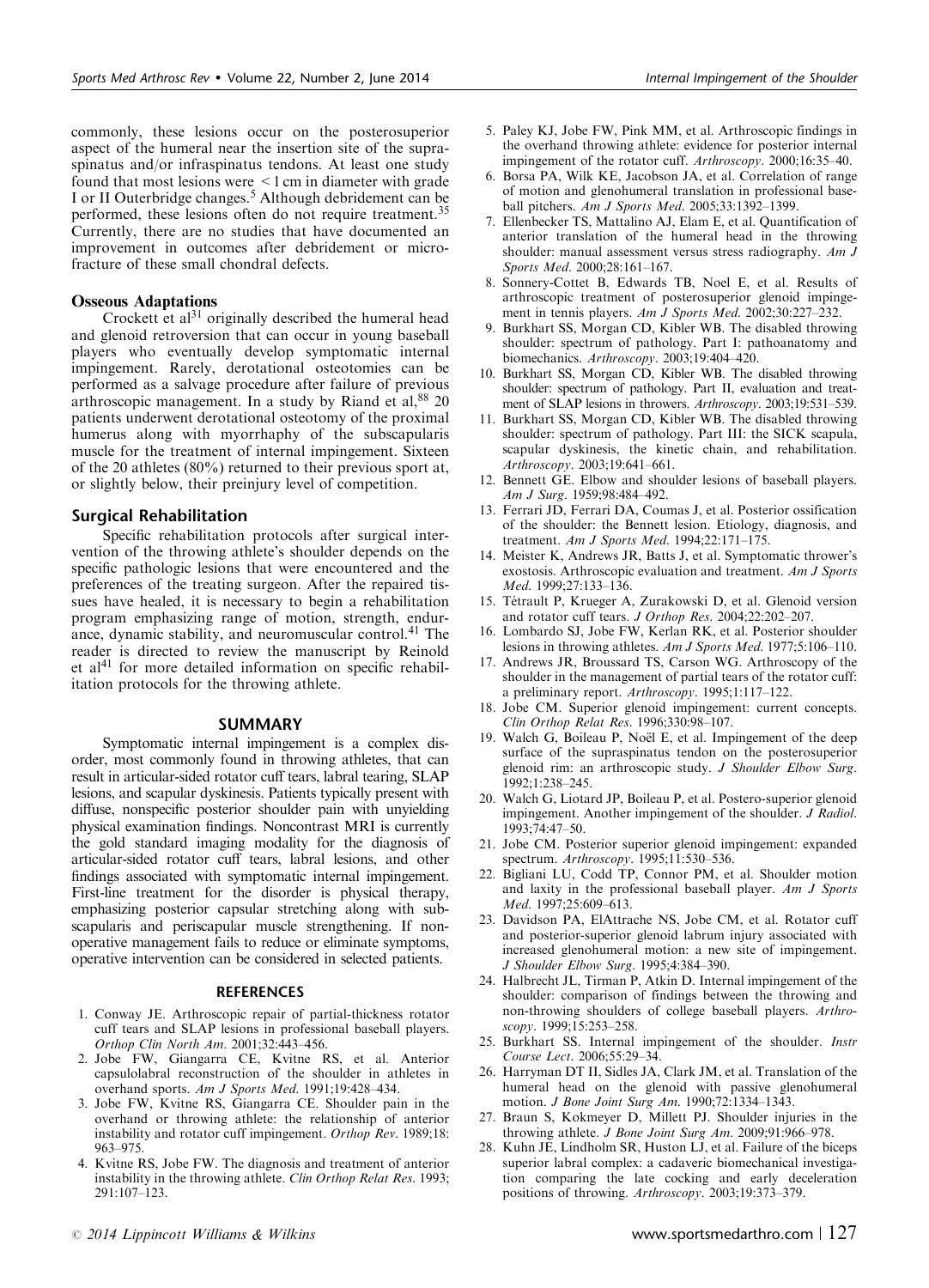- <span id="page-8-0"></span>29. Pradhan RL, Itoi E, Hatakeyama Y, et al. Superior labral strain during the throwing motion. A cadaveric study. Am J Sports Med. 2001;29:488–492.
- 30. Mihata T, Jun BJ, Bui CN, et al. Effect of scapular orientation of shoulder internal impingement in a cadaveric model of the cocking phase of throwing. J Bone Joint Surg Am. 2012;94: 1576–1583.
- 31. Crockett HC, Gross LB, Wilk KE, et al. Osseous adaptation and range of motion at the glenohumeral joint in professional baseball pitchers. Am J Sports Med. 2005;33:1392–1399.
- 32. Sweitzer BA, Thigpen CA, Shanley E, et al. A comparison of glenoid morphology an dglenohumeral range of motion between professional baseball pitchers with and without a history of SLAP repair. Arthroscopy. 2012;28:1206–1213.
- 33. Meister K. Injuries to the shoulder in the throwing athlete: part one, biomechanics/pathophysiology/classification of injury. Am J Sports Med. 2000;28:265–275.
- 34. Meister K. Injuries to the shoulder in the throwing athlete: part two, evaluation/treatment. Am J Sports Med. 2000;28:587-601.
- 35. Mithöfer K, Fealey S, Altchek DW. Arthroscopic treatment of internal impingement of the shoulder. Tech Shoulder Elbow Surg. 2004;5:66–75.
- 36. Cools AM, Cambier D, Witvrouw EE. Screening the athlete's shoulder for impingement symptoms: a clinical reasoning algorithm for early detection of shoulder pathology. Br J Sports Med. 2008;42:628–635.
- 37. Curtis AS, Deshmukh R. Throwing injuries: diagnosis and treatment. Arthroscopy. 2003;19(suppl 1):80–85.
- 38. Gerber C, Sebesta A. Impingement of the deep surface of the subscapularis tendon and the reflection pulley on the anterosuperior glenoid rim: a preliminary report. J Shoulder Elbow Surg. 2000;9:483–490.
- 39. Tyler TF, Nicholas SJ, Lee SJ, et al. Correction of posterior shoulder tightness is associated with symptom resolution in patients with internal impingement. Am J Sports Med. 2010;38:114–119.
- 40. Myers JB, Oyama S, Goerger BM, et al. Influence of humeral torsion on interpretation of posterior shoulder tightness measures in overhead athletes. Clin J Sports Med. 2009;19: 366–371.
- 41. Reinold MM, Gill TJ, Wilk KE, et al. Current concepts in the evaluation and treatment of the shoulder in overhead throwing athletes, part 2: injury prevention and treatment. Sports Health. 2010;2:101–115.
- 42. Myers JB, Laudner KG, Pasquale MR, et al. Glenohumeral range of motion deficits and posterior shoulder tightness in throwers with pathologic internal impingement. Am J Sports Med. 2006;34:385–391.
- 43. Wilk KE, Macrina LC, Fleisig GS, et al. Correlation of glenohumeral internal rotation deficit and total rotational motion to shoulder injuries in professional baseball pitchers. Am J Sports Med. 2011;39:3329–3335.
- 44. Wright RW, Paletta GA Jr. Prevalence of the Bennett lesion of the shoulder in major league pitchers. Am J Sports Med. 2004; 32:121–124.
- 45. Wright RW, Steger-May K, Klein SE. Radiographic findings in the shoulder and elbow of Major League Baseball pitchers. Am J Sports Med. 2007;35:1839–1843.
- 46. Lévigne C, Garret J, Grosclaude S, et al. Surgical technique arthroscopic posterior glenoidplasty for posterosuperior glenoid impingement in throwing athletes. Clin Orthop Relat Res. 2012;470:1571–1578.
- 47. Van Kleunen JP, Tucker SA, Field LD, et al. Return to highlevel throwing after combination infraspinatus repair, SLAP repair, and release of glenohumeral internal rotation deficit. Am J Sports Med. 2012;40:2536–2541.
- 48. Connell DA, Potter HG. Magnetic resonance evaluation of the labral capsular ligamentous complex: a pictorial review. Australas Radiol. 1999;43:419–426.
- 49. Connell DA, Potter HG, Wickiewicz TL, et al. Noncontrast magnetic resonance imaging of superior labral lesions: 102

cases confirmed at arthroscopic surgery. Am J Sports Med. 1999;27:208–213.

- 50. Thomas SJ, Swanik CB, Higginson JS, et al. A bilateral comparison of posterior capsule thickness and its correlation with glenohumeral range of motion and scapular upward rotation in collegiate baseball players. J Shoulder Elbow Surg. 2011;20:708–716.
- 51. Connor PM, Banks DM, Tyson AB, et al. Magnetic resonancing imaging of the asymptomatic shoulder of overhead athletes: a 5-year follow-up study. Am J Sports Med. 2003;31:724–727.
- 52. Miniaci A, Mascia AT, Salnoen DC, et al. Magnetic resonance imaging of the shoulder in asymptomatic professional baseball pitchers. Am J Sports Med. 2002;30:66–73.
- 53. Osbahr DC, Cannon DL, Speer KP. Retroversion of the humerus in the throwing shoulder of college baseball pitchers. Am J Sports Med. 2002;30:347–353.
- 54. Drakos MC, Barker JU, Osbahr DC, et al. Effective glenoid version in professional baseball players. Am J Orthop (Belle Meade NJ). 2010;39:340–344.
- 55. Kwon YW, Powell KA, Yum JK, et al. Use of threedimensional computed tomography for the analysis of the glenoid anatomy. J Shoulder Elbow Surg. 2005;14:85–90.
- 56. Ruotolo C, Price E, Panchal A. Loss of total arc of motion in collegiate baseball players. J Shoulder Elbow Surg. 2006;15: 67–71.
- 57. Reinold MM, Wilk KE, Macrina LC, et al. Changes in shoulder and elbow passive range of motion after pitching in professional baseball players. Am J Sports Med. 2008;36: 523–527.
- 58. De Mey K, Danneels L, Cagnie B, et al. Scapular muscle rehabilitation exercises in overhead athletes with impingement symptoms: effect of a 6-week training program on muscle recruitment and functional outcome. Am J Sports Med. 2012; 40:1906–1915.
- 59. Wilk KE, Meister K, Andrews JR. Current concepts in the rehabilitation of the overhead throwing athlete. Am J Sports Med. 2002;30:136–151.
- 60. Reinold MM, Macrina LC, Wilk KE, et al. Electromyographic analysis of the supraspinatus and deltoid muscles during 3 common rehabilitation exercises. J Athl Train. 2007;42: 464–469.
- 61. Reinold MM, Wilk KE, Fleisig GS, et al. Electromyographic analysis of the rotator cuff and deltoid musculature during common shoulder external rotation exercises. J Orthop Sports Phys Ther. 2004;34:385–394.
- 62. Townsend H, Jobe FW, Pink M, et al. Electromyographic analysis of the glenohumeral muscles during a baseball rehabilitation program. Am J Sports Med. 1991;19:264–272.
- 63. Davies GJ, Dickoff-Hoffman S. Neuromuscular testing and rehabilitation of the shoulder complex. J Orthop Sports Phys Ther. 1993;18:449–458.
- 64. Wilk KE, Voight ML, Keirns MA, et al. Stretch-shortening drills for the upper extremities: theory and clinical application. J Orthop Sports Phys Ther. 1993;17:225–239.
- 65. Wilk KE, Yenchak AJ, Arrigo CA, et al. The advanced thrower's ten exercise program: a new exercise series for enhanced dynamic shoulder control in the overhead throwing athlete. Phys SportsMed. 2011;39:90–97.
- 66. Maenhout A, Van Eessel V, Van Dyck L, et al. Quantifying acromiohumeral distance in overhead athletes with glenohumeral internal rotation loss and the influence of a stretching program. Am J Sports Med. 2012;40:2105–2112.
- 67. Aldridge R, Stephen Guffey J, Whitehead MT, et al. The effects of a daily stretching protocol on passive glenohumeral internal rotation in overhead throwing collegiate athletes. Int J Sports Phys Ther. 2012;7:365–371.
- 68. Park JY, Yoo MJ, Kim MH. Comparison of surgical outcome between bursal and articular partial thickness rotator cuff tears. Orthopedics. 2003;26:387–390.